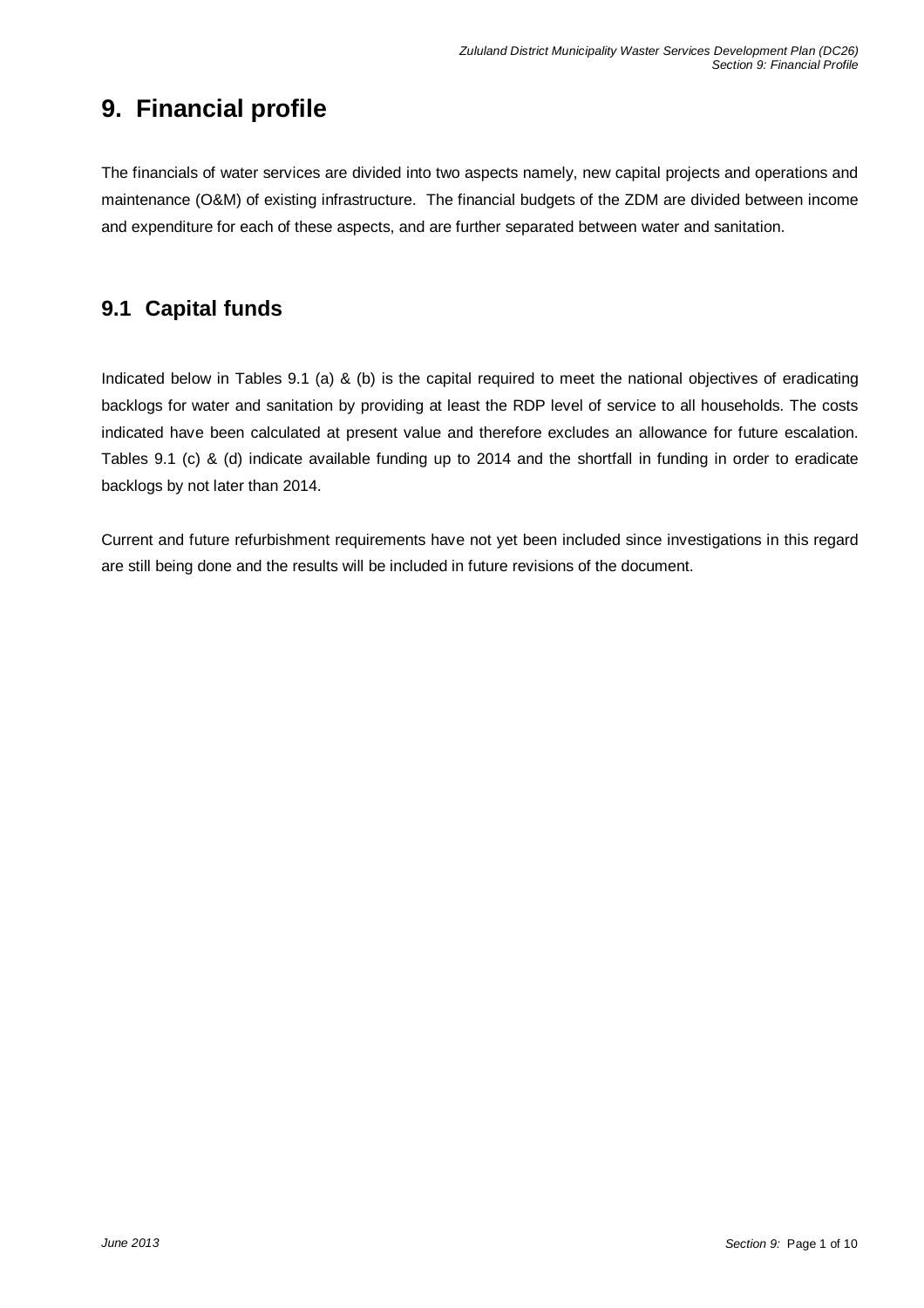### **Table 9.1 (a): Capital requirements: water**

| <b>WATER</b>                    | <b>Capital</b><br><b>requirements</b> |               | 2013/14 |               | 2014/15 |             | 2015/2016 |               | 2016/2017 |               | 2017/2018 |                             |
|---------------------------------|---------------------------------------|---------------|---------|---------------|---------|-------------|-----------|---------------|-----------|---------------|-----------|-----------------------------|
| Regional bulk Pipes             |                                       | 136 675 096   |         | 81 618 822 R  |         | 11 584 808  | R         | 76 405 893    |           | 127 159 412 R |           | 839 906 161                 |
| Regional bulk Components        |                                       | 763 556 689   | R       | 138 002 602 R |         | 97 645 428  |           | 45 699 845 R  |           | 44 267 521    |           | 437 941 293                 |
| Secondary bulk                  |                                       | 315 814 251   | R       | 95 981 010 R  |         | 57 291 804  |           | 44 491 516 R  |           | 26 385 475    |           | 091 664 446                 |
| <b>Reticulation Connections</b> |                                       | 137 022 280   |         | 6 666 220 R   |         | 8 939 760   |           | 8484820 R     |           | 10 699 920 R  |           | 102 231 560                 |
| Total capital: water            | -R                                    | 3 353 068 316 | R       | 322 268 654 R |         | 175 461 800 | R         | 175 082 074 R |           |               |           | 208 512 328 R 2 471 743 460 |

### **Table 9.1 (b): Capital requirements: sanitation**

| <b>SANITATION</b>                    |   | <b>Capital</b><br>requirements | 2013/14 |            | 2014/15 |            | 2015/2016 |            | 2016/2017 |              | 2017/2018 |            |
|--------------------------------------|---|--------------------------------|---------|------------|---------|------------|-----------|------------|-----------|--------------|-----------|------------|
| <b>Bulk infrastructure</b>           |   |                                |         |            |         |            |           |            | R         |              |           |            |
| Reticulation                         |   |                                |         |            |         |            |           |            | R         |              |           |            |
| VIP toilets                          |   | 900<br>383 771                 |         | 69 232 500 |         | 79 150 750 |           | 79 150 750 |           | 79 150 750   |           | 77 087 150 |
| <b>Total capital (new)</b>           | R | 900<br>383 771                 | R       | 69 232 500 | R       | 79 150 750 | R         | 79 150 750 | R         | 79 150 750 R |           | 77 087 150 |
| <b>Bulk infrastructure</b>           |   | TBA                            |         | ТВА        |         | ТВА        |           | ТВА        |           | TBA          |           | <b>TBA</b> |
| Reticulation                         |   | <b>TBA</b>                     |         | <b>TBA</b> |         | <b>TBA</b> |           | <b>TBA</b> |           | <b>TBA</b>   |           | <b>TBA</b> |
| <b>VIP</b> toilets                   |   | <b>TBA</b>                     |         | <b>TBA</b> |         | <b>TBA</b> |           | TBA        |           | <b>TBA</b>   |           | <b>TBA</b> |
| <b>Total capital (refurbishment)</b> |   | ТВА                            |         | <b>TBA</b> |         | <b>TBA</b> |           | TBA        |           | <b>TBA</b>   |           | <b>TBA</b> |
| <b>Total capital</b>                 | R | 383 771<br>900                 | R       | 69 232 500 | R       | 79 150 750 | R         | 79 150 750 | R         | 79 150 750   | R         | 77 087 150 |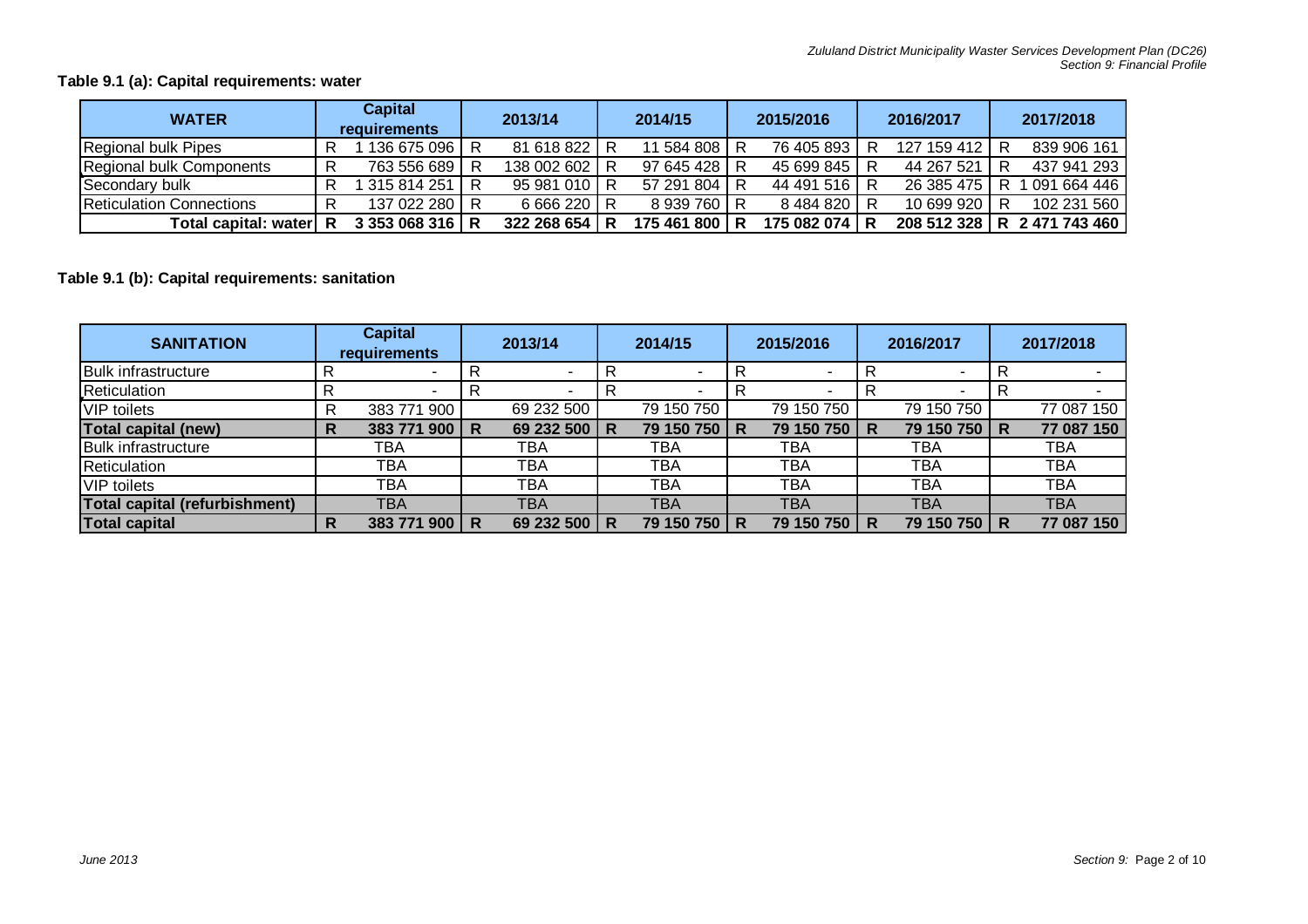### **Table 9.1 (c): Source of capital income: water**

| <b>WATER</b>               |   | <b>Expected Funding</b> |   | 2013/14                  |   | 2014/15     |   | 2015/2016    |   | 2016/2017   |   | 2017/2018      |
|----------------------------|---|-------------------------|---|--------------------------|---|-------------|---|--------------|---|-------------|---|----------------|
| <b>MIG</b>                 |   | 861 024 750             | R | 196 158 750              |   | 221 622 000 | R | 221 622 000  | R | 221 622 000 | R | 221 622 000    |
| DWA (RBIG)                 |   | 149 341 000             | R | 55 341 000               | R | 55 000 000  | R | 39 000 000   |   | Unknown     |   | <b>Unknown</b> |
| Housing                    |   |                         |   |                          |   |             |   |              |   |             |   |                |
| Other grant funding (MWIG) |   | 131 000 000             | R | 37 000 000               | R | 55 000 000  | R | 39 000 000 R |   |             |   |                |
| <b>Loans</b>               |   |                         |   | $\overline{\phantom{a}}$ |   |             |   | $\sim$       |   | -           |   |                |
| <b>TOTAL</b>               | R | 141 365 750             | R | 288 499 750              | R | 331 622 000 | R | 299 622 000  | R | 221 622 000 | R | 221 622 000    |
| Capital requirements       |   | 2 935 500 657           |   |                          |   |             |   |              |   |             |   |                |
| <b>Shortfall</b>           |   | 794 134 907<br>-1       |   |                          |   |             |   |              |   |             |   |                |

### **Table 9.1 (d): Source of capital income: sanitation**

| <b>SANITATION</b>    |   | <b>Expected Funding</b> | 2013/14 |            | 2014/15 |            | 2015/2016 |            | 2016/2017 |              | 2017/2018 |            |
|----------------------|---|-------------------------|---------|------------|---------|------------|-----------|------------|-----------|--------------|-----------|------------|
| <b>MIG</b>           | R | 231 602 750             | R       | 65 386 250 | R       | 55 405 500 | R         | 55 405 500 | R         | 55 405 500 R |           | 55 405 500 |
| <b>DWA</b>           |   |                         |         |            |         |            |           |            |           |              |           |            |
| Housing              |   | $\sim$                  |         |            |         |            |           |            |           |              |           |            |
| Other grant funding  |   |                         |         |            |         |            |           |            |           |              |           |            |
| Loans                |   |                         |         |            |         |            |           |            |           |              |           |            |
| <b>TOTAL R</b>       |   | 231 602 750             | R       | 65 386 250 | R       | 55 405 500 | R         | 55 405 500 | R         | 55 405 500 R |           | 55 405 500 |
| Capital requirements |   | 383 771 900             |         |            |         |            |           |            |           |              |           |            |
| Shortfall R          |   | $-152$ 169 150          |         |            |         |            |           |            |           |              |           |            |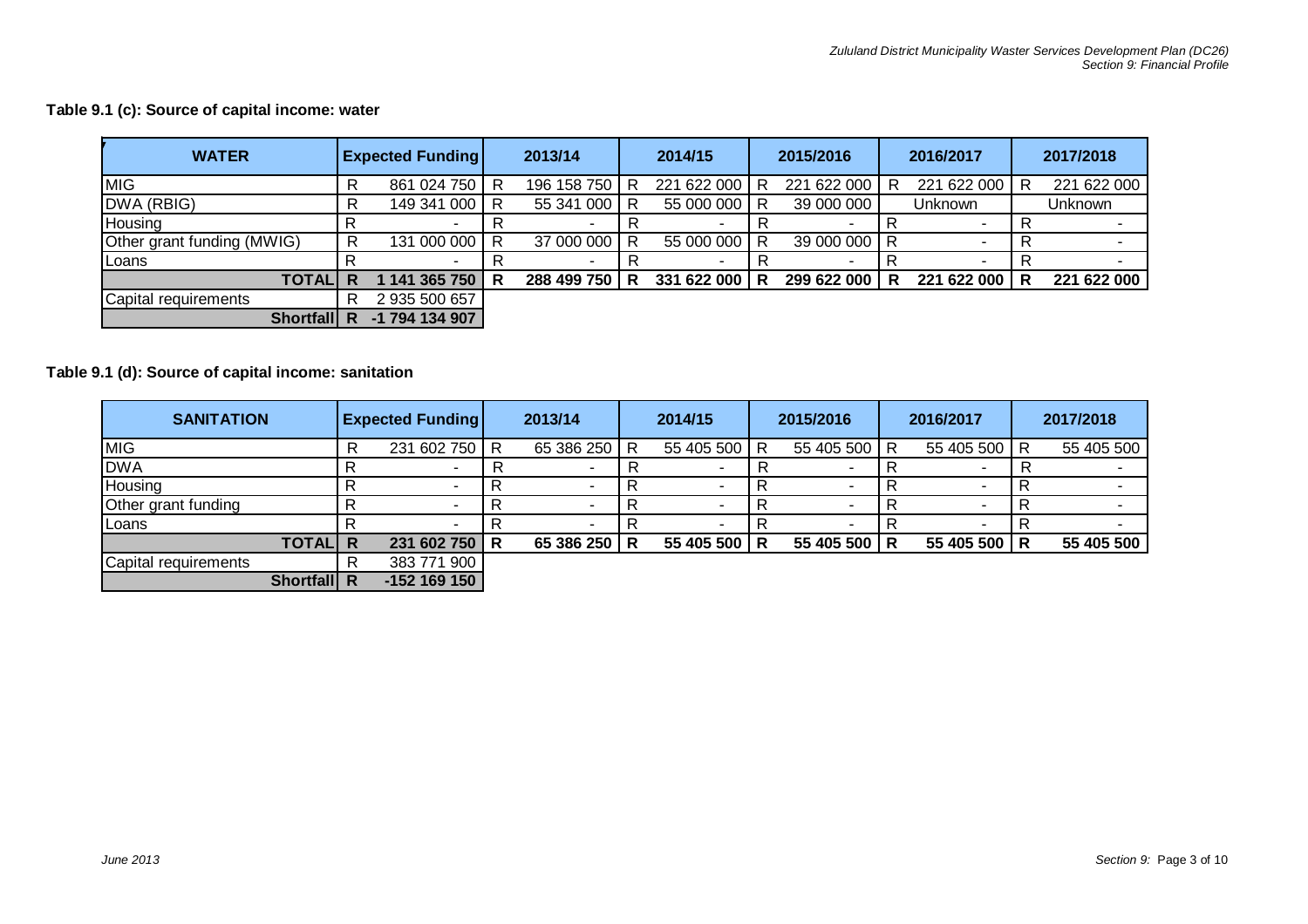## **9.2 Operating costs and income (water & sanitation)**

Of critical importance is the funding of Operations and Maintenance of existing and future schemes as they are being commissioned. Correct O&M of physical infrastructure is arguably more important than infrastructure construction because unless successful preventative maintenance procedures are instituted schemes will become inoperative. As a large proportion of expenditure relates to staff, competent personnel are required to ensure that the large investments in water services are not negated through dysfunction or dereliction.

Table 9.2 (a) below shows the operational costs associated with the provision of water services in the district. The figures have been derived from the ZDM budget of 2012-2013.

### **9.3 Tariffs and charges**

The ZDM tariff structure for various levels of water and sanitation services, including the Free Basic Services (FBS) allowance to households, are indicated in Table 9.3 (a) below. The demographics of the ZDM indicate that the level of poverty in the ZDM is high (Section 1). The ZDM cannot afford the expenses of maintaining an indigent roster and therefore provides all households in the district with FBS. Only institutions (schools, clinics, etc.) are not provided with FBS. ZDM might in future refine the above approach to a more targeted approach based on different residential areas.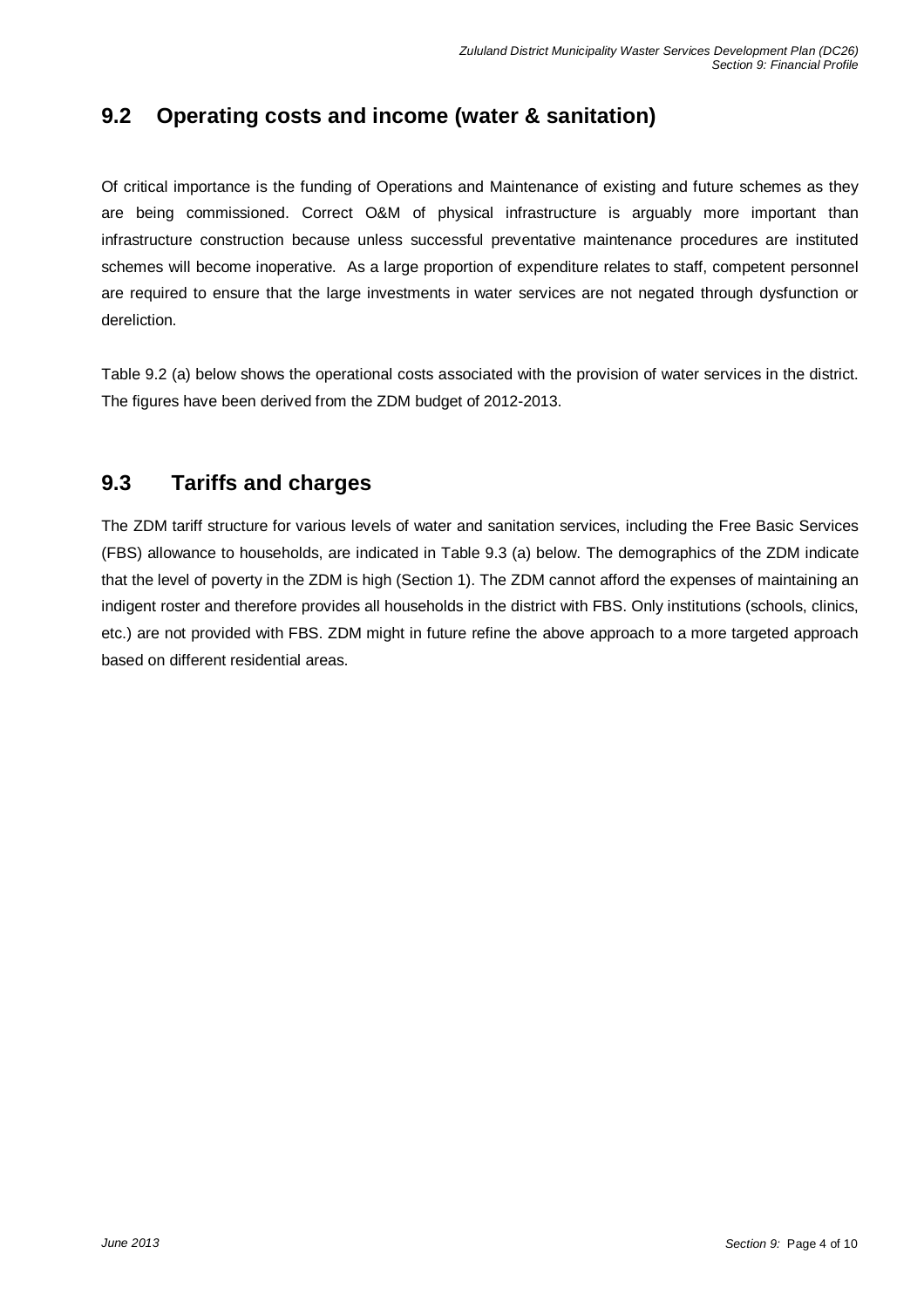| <b>Operating costs and income</b> |   | <b>Total 5yr projected</b> | 2013-2014      | 2014-2015       | 2015-2016     |   | 2016-2017     |     | 2017-2018    |
|-----------------------------------|---|----------------------------|----------------|-----------------|---------------|---|---------------|-----|--------------|
| Operational costs                 | R | 1702 170 457 R             | 314 899 527 R  | 331 904 101   R | 362 107 374 R |   | 395 059 145 R |     | 431 009 527  |
| Personnel costs                   |   | 592 140 014 R              | 107 731 006 R  | 117 534 528 R   | 128 230 170 R |   | 139 899 116 R |     | 152 629 935  |
| Total O&M costs R                 |   | 2 294 310 471 R            | 422 630 533 R  | 449 438 629 R   | 490 337 544   | R | 534 958 261 R |     | 583 639 462  |
| Equitable share: FBS              |   | 1517800300 R               | 277 840 000 R  | 299 001 000 R   | 326 210 091   |   | 355 895 209 R |     | 388 281 673  |
| Income: sales (actual payment)    | R | 144 709 365 R              | 15 700 199 LR  | 17 128 917 R    | 18 687 649 R  |   | 20 388 225 R  |     | 22 243 553   |
| Total income R                    |   | 1662 509 666 R             | 293 540 199 R  | 316 129 917 R   | 344 897 740   | R | 376 283 434 R |     | 410 525 227  |
| Deficit/surplus R                 |   | $-631800805$ R             | $-129090334$ R | $-133308712$ R  | -145 439 804  |   | -158 674 827  | 1 R | -173 114 236 |

**Table 9.2 (a): Operational costs and income**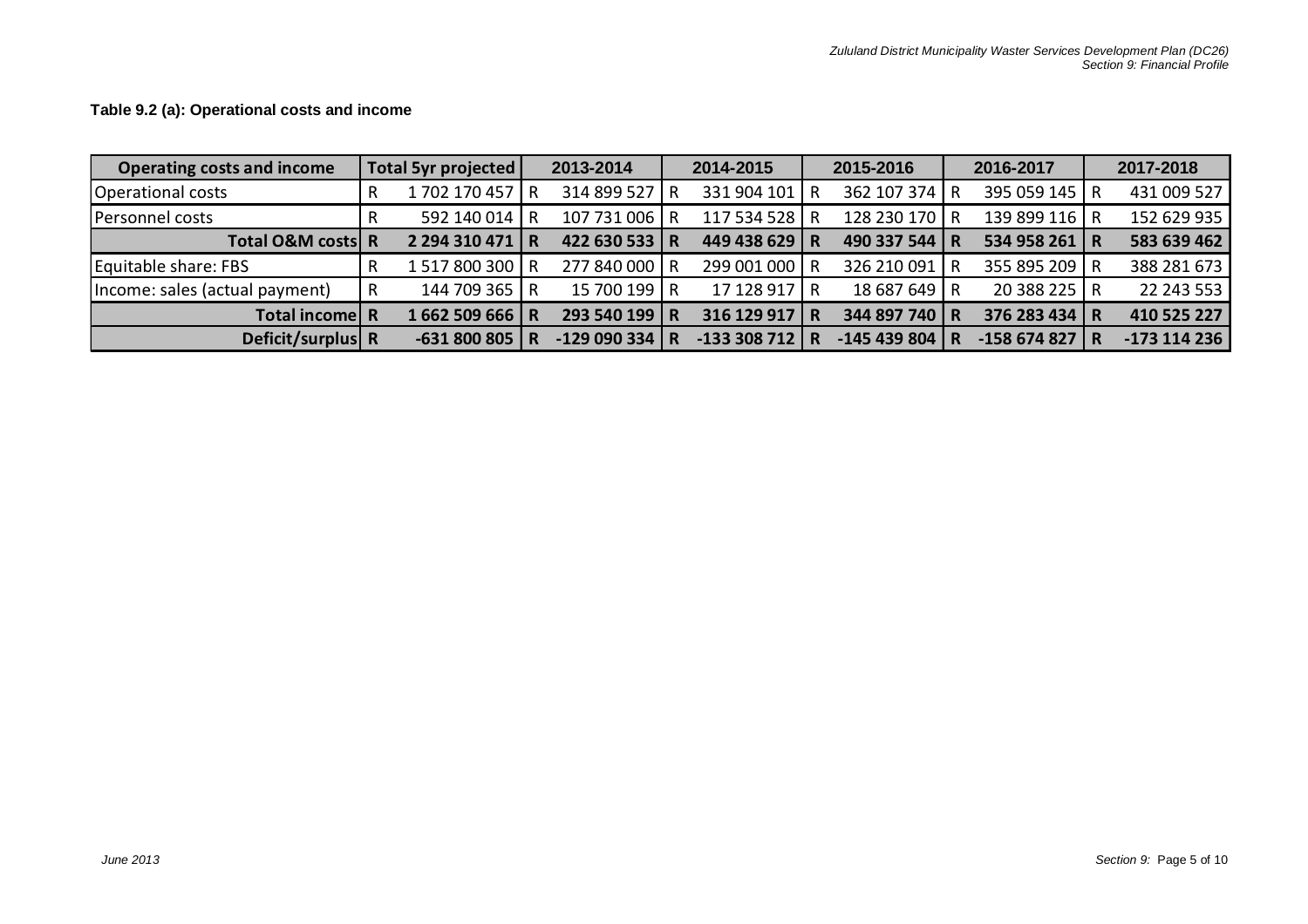#### **Table 9.3 (a): ZDM Water Services Tariffs**

#### **Tariff Projections:**

It is essential for Zululand District Municpality to access adequate sources of funding throughout the planning horison. To achieve this, it is necessary to determine the projected tarrifs and kiloliters sold . Therefore the tarrifs have been projected as

| <b>DESCRIPTION</b>                                     | <b>ULUNDI</b> |                |              |                |                |  |  |
|--------------------------------------------------------|---------------|----------------|--------------|----------------|----------------|--|--|
|                                                        | 09/10         | 10/11          | 11/12        | 12/13          | 13/14          |  |  |
| <b>WATER TARIFFS</b>                                   |               |                |              |                |                |  |  |
| 0-6/KL                                                 |               |                |              |                |                |  |  |
| 7-30/kl                                                | 4.40          | 4.40           | 4.40         | 4.40           | 4.40           |  |  |
| 31-40/kl                                               | 5.30          | 5.30           | 5.30         | 5.39           | 5.39           |  |  |
| >40 kl                                                 | 6.15          | 6.15           | 6.15         | 6.68           | 6.68           |  |  |
| <b>Commecial and Industrial</b>                        | 4.82          | 5.30           | 5.83         | 6.09           | 6.09           |  |  |
| <b>Unmetered</b>                                       | 58.19         | 64.01          | 70.41        | 73.58          | 73.58          |  |  |
| <b>Other business and state</b>                        |               |                |              |                |                |  |  |
| Residential-3 months consumption limited to R250       | 100.00        | 104.70         | 109.52       | 114.44         | 114.44         |  |  |
|                                                        |               |                |              |                |                |  |  |
| <b>WATER CONNETIONS:</b>                               |               |                |              |                |                |  |  |
| <b>Residential</b>                                     | $cost + 10%$  | $cost + 10%$   | $cost + 10%$ | $cost + 10%$   | $cost + 10%$   |  |  |
| <b>Businesses</b>                                      | cost +10%     | $cost + 10%$   | $cost + 10%$ | $cost + 10%$   | cost +10%      |  |  |
|                                                        | ٠             |                |              |                | ۰              |  |  |
| <b>IMETER TAMPERING:</b>                               | ۰             |                |              |                | ٠              |  |  |
| <b>First Offence</b>                                   | ٠             | $\blacksquare$ | ٠            | ٠              | ٠.             |  |  |
| <b>Second Offence</b>                                  | ٠             | ٠              | ٠            | $\blacksquare$ | ٠              |  |  |
| THIRD OFFENCE:                                         | ٠             |                |              |                | ٠              |  |  |
|                                                        |               |                |              |                |                |  |  |
| <b>WATER RECONNETION FEE</b>                           | 57.00         | 59.68          | 62.42        | 65.23          | 65.23          |  |  |
|                                                        |               |                |              |                |                |  |  |
| <b>WATER TANKERS:</b>                                  |               |                |              |                | $\blacksquare$ |  |  |
| Loads                                                  |               |                |              |                | $\blacksquare$ |  |  |
| Rate per kilometer                                     |               |                |              |                |                |  |  |
| Rate per kiloliter                                     | 4.96          | 5.19           | 5.43         | 5.68           | 5.68           |  |  |
|                                                        |               |                |              |                |                |  |  |
| <b>Other Consumers</b>                                 |               |                |              |                |                |  |  |
| Where no working water meter is installed on which the |               |                |              |                |                |  |  |
| property is occuppied                                  |               |                |              |                |                |  |  |
|                                                        |               |                |              |                |                |  |  |
| <b>STAND ALONE / DEDICATED SCHEMES</b>                 | $cost + 10%$  | $cost + 10%$   | $cost + 10%$ | $cost + 10%$   | $cost + 10%$   |  |  |
|                                                        |               |                |              |                |                |  |  |
|                                                        |               |                |              | ٠              | ٠              |  |  |
|                                                        | 0.00          | 0.00           | 0.00         | 0.00           | 0.00           |  |  |

| <b>DESCRIPTION</b>                                 |              | <b>ULUNDI</b> |              |              |              |
|----------------------------------------------------|--------------|---------------|--------------|--------------|--------------|
|                                                    | 09/10        | 10/11         | 11/12        | 12/13        | 13/14        |
| <b>SEWARAGE TARIFFS</b>                            |              |               |              |              |              |
|                                                    |              |               |              |              |              |
| <b>IDOMESTIC</b>                                   |              |               |              |              |              |
| Basic 0-40kl                                       | 42.00        | 43.97         | 46.00        | 48.07        | 48.07        |
| <b>ISEWER EXCESS &gt;40kI OF WATER CONSUMPTION</b> | 1.89         |               |              |              |              |
| <b>SEWER EXCESS - FIXED CHARGE</b>                 |              |               |              |              | ۰            |
|                                                    |              |               |              |              |              |
| <b>NON DOMESTIC, COMMERCIAL, HIGH DENSITY</b>      |              |               |              |              |              |
| Basic 0-40kl                                       | 42.00        | 43.97         | 46.00        | 48.07        | 48.07        |
| <b>SEWER EXCESS &gt;40kl OF WATER CONSUMPTION</b>  | 1.89         | 1.98          | 2.07         | 2.16         | 2.16         |
|                                                    |              |               |              |              |              |
| VACUUM TANK SERVICE per 5kl OR PART THEREOF        |              |               |              |              |              |
| Normal week days                                   | 80.00        | 83.76         | 87.61        | 91.56        | 91.56        |
| <b>Weekends and Public Holidays</b>                | 280.00       | 293.16        | 306.65       | 320.44       | 320.44       |
| Rate per Kl                                        | 3.79         | 3.97          | 4.15         | 4.34         | 4.34         |
|                                                    |              |               |              |              |              |
| <b>ISTAND ALONE / DEDICATED SCHEMES</b>            | $cost + 10%$ | $cost + 10%$  | $cost + 10%$ | $cost + 10%$ | $cost + 10%$ |
|                                                    |              |               |              |              |              |
|                                                    | 0.001        | 0.00          | 0.00         | 0.00         | 0.00         |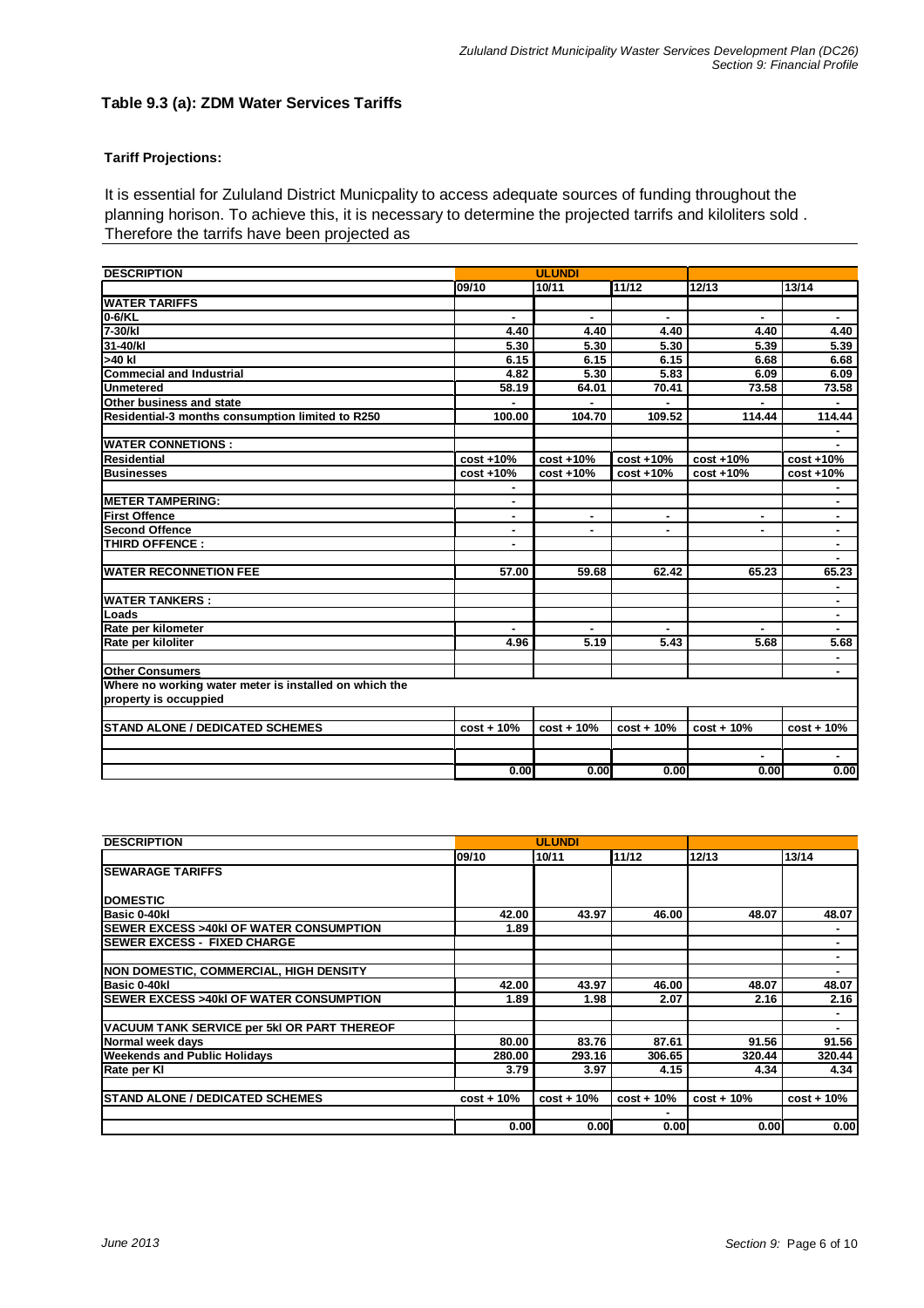| <b>DESCRIPTION</b>                                     |              | <b>NONGOMA</b> |               |              |              |
|--------------------------------------------------------|--------------|----------------|---------------|--------------|--------------|
|                                                        | 09/10        | 10/11          | 11/12         | 12/13        | 13/14        |
| <b>WATER TARIFFS</b>                                   |              |                |               |              |              |
| 0-6/KL                                                 |              |                |               |              |              |
| $7-30/kl$                                              | 4.17         | 4.40           | 4.40          | 4.40         | 4.40         |
| 31-40/kl                                               | 5.32         | 5.30           | 5.30          | 5.39         | 5.39         |
| > 40kl                                                 | 5.55         | 5.81           | 6.15          | 6.68         | 6.68         |
| <b>Commecial and Industrial</b>                        |              |                |               |              |              |
| <b>Unmetered</b>                                       |              |                |               |              | ٠            |
| Other business and state                               | 4.17         | 4.37           | 4.57          | 4.77         | 4.77         |
| Residential-3 months consumption limited to R250       | 250.00       | 261.25         | 273.27        | 285.56       | 285.56       |
|                                                        |              |                |               |              |              |
| <b>WATER CONNETIONS:</b>                               |              |                |               |              |              |
| <b>Residential</b>                                     | $cost + 10%$ | $cost + 10%$   | $cost + 10%$  | $cost + 10%$ | $cost + 10%$ |
| <b>Businesses</b>                                      | $cost + 10%$ | cost +10%      | $cost + 10\%$ | cost +10%    | cost +10%    |
|                                                        |              |                |               |              |              |
| <b>METER TAMPERING:</b>                                |              |                |               |              | ٠            |
| <b>First Offence</b>                                   |              |                |               |              |              |
| <b>Second Offence</b>                                  | 900.00       | 942.30         | 985.65        | 1 030.00     | 1 030.00     |
| THIRD OFFENCE:                                         | 1800.00      | 1884.60        | 1 971.29      | 2 060.00     | 2 060.00     |
|                                                        |              |                |               |              |              |
| <b>WATER RECONNETION FEE</b>                           | 100.00       | 104.70         | 109.52        | 114.44       | 114.44       |
|                                                        |              |                |               |              |              |
| <b>WATER TANKERS:</b>                                  |              |                |               |              | ٠            |
| Loads                                                  |              |                |               |              |              |
| Rate per kilometer                                     | 3.79         | 4.17           | 4.36          | 4.56         | 4.56         |
| Rate per kiloliter                                     | 4.96         | 5.19           | 5.43          | 5.68         | 5.68         |
|                                                        |              |                |               |              |              |
| <b>Other Consumers</b>                                 |              |                |               |              |              |
| Where no working water meter is installed on which the |              |                |               |              |              |
| property is occuppied                                  |              |                |               |              |              |
| <b>STAND ALONE / DEDICATED SCHEMES</b>                 | $cost + 10%$ | $cost + 10%$   | $cost + 10%$  | $cost + 10%$ | $cost + 10%$ |
|                                                        |              |                |               |              |              |
|                                                        |              |                |               |              |              |
|                                                        | 0.00         | 0.00           | 0.00          | 0.00         | 0.00         |

#### ROUTE R66

| <b>DESCRIPTION</b>                                 |              | <b>NONGOMA</b> |              |              |                |
|----------------------------------------------------|--------------|----------------|--------------|--------------|----------------|
|                                                    | 09/10        | 10/11          | 11/12        | 12/13        | 13/14          |
| <b>SEWARAGE TARIFFS</b>                            |              |                |              |              |                |
| <b>DOMESTIC</b>                                    |              |                |              |              |                |
| Basic 0-40kl                                       | 42.00        | 43.97          | 46.00        | 48.07        | 48.07          |
| <b>ISEWER EXCESS &gt;40kI OF WATER CONSUMPTION</b> | 1.89         |                |              |              | $\blacksquare$ |
| <b>ISEWER EXCESS - FIXED CHARGE</b>                |              |                |              |              | ٠              |
|                                                    |              |                |              |              | $\blacksquare$ |
| <b>INON DOMESTIC, COMMERCIAL, HIGH DENSITY</b>     |              |                |              |              |                |
| <b>Basic 0-40kl</b>                                | 42.00        | 43.97          | 46.00        | 48.07        | 48.07          |
| <b>ISEWER EXCESS &gt;40kI OF WATER CONSUMPTION</b> | 1.89         | 1.98           | 2.07         | 2.16         | 2.16           |
| VACUUM TANK SERVICE per 5kI OR PART THEREOF        |              |                |              |              | $\blacksquare$ |
| Normal week days                                   | 80.00        | 83.76          | 87.61        | 91.56        | 91.56          |
| <b>Weekends and Public Holidays</b>                | 280.00       | 293.16         | 306.65       | 320.44       | 320.44         |
| Rate per KI                                        | 3.79         | 3.97           | 4.15         | 4.34         | 4.34           |
| <b>ISTAND ALONE / DEDICATED SCHEMES</b>            | $cost + 10%$ | $cost + 10%$   | $cost + 10%$ | $cost + 10%$ | $cost + 10%$   |
|                                                    |              |                |              |              |                |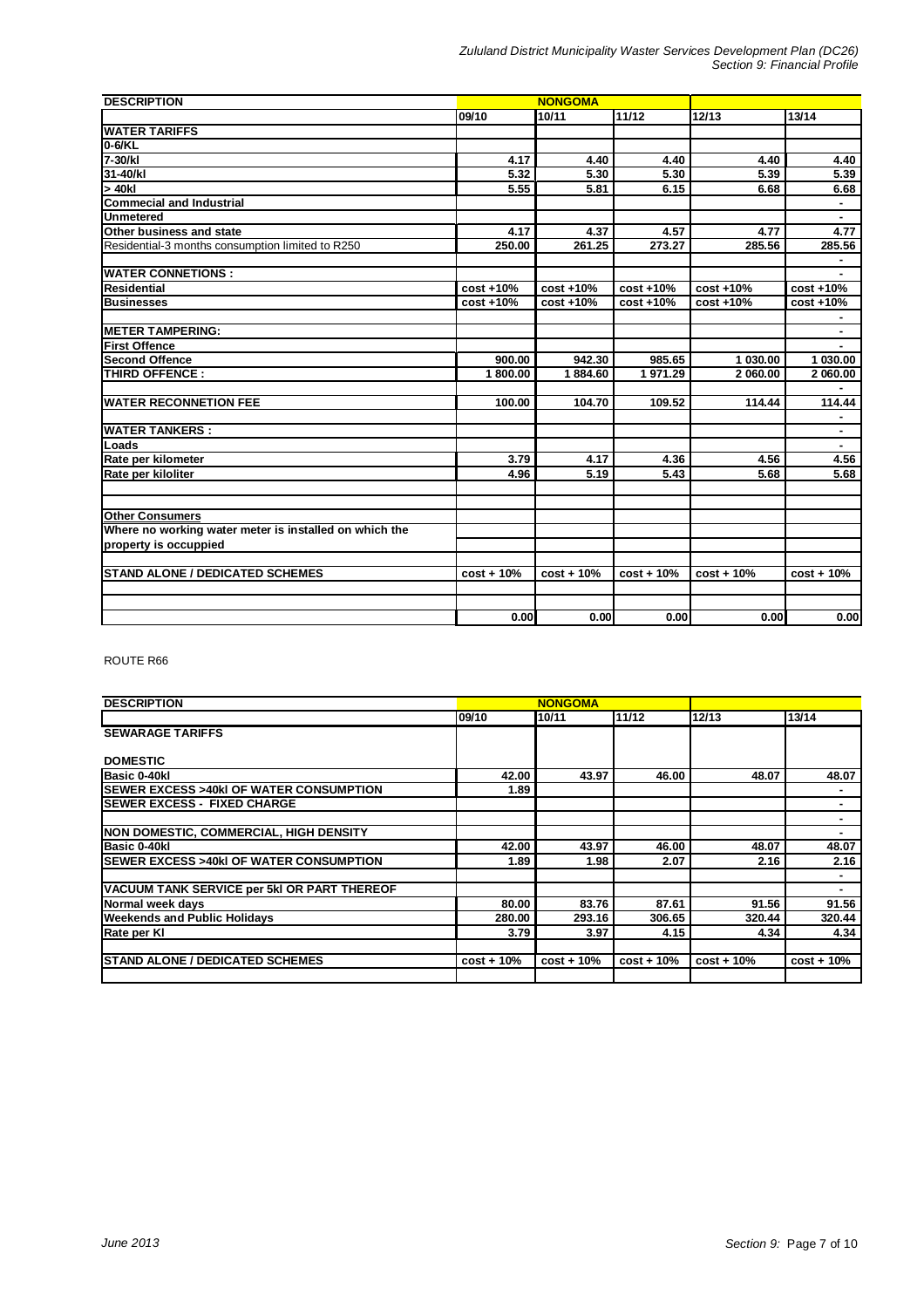| <b>DESCRIPTION</b>                                     |              | <b>PONGOLA</b> |              |              |              |
|--------------------------------------------------------|--------------|----------------|--------------|--------------|--------------|
|                                                        | 09/10        | 10/11          | 11/12        | 12/13        | 13/14        |
| <b>WATER TARIFFS</b>                                   |              |                |              |              |              |
| $0-6/KL$                                               |              |                |              |              |              |
| 7-30/kl                                                | 2.64         | 2.90           | 3.19         | 3.51         | 3.51         |
| 31-40/kl                                               | 3.87         | 4.26           | 4.68         | 5.15         | 5.15         |
| > 40kl                                                 | 5.10         | 5.61           | 6.15         | 6.68         | 6.68         |
| <b>Commecial and Industrial</b>                        | 5.03         | 5.53           | 5.83         | 6.09         | 6.09         |
| <b>Unmetered</b>                                       | 60.75        | 66.83          | 73.51        | 76.82        | 76.82        |
| Other business and state                               | 2.64         | 2.90           | 3.19         | 3.51         | 3.51         |
| Residential-3 months consumption limited to R250       | 250.00       | 261.25         | 273.27       | 285.56       | 285.56       |
|                                                        |              |                |              |              |              |
| <b>WATER CONNETIONS :</b>                              |              |                |              |              |              |
| <b>Residential</b>                                     | $cost + 10%$ | $cost + 10%$   | $cost + 10%$ | $cost + 10%$ | $cost + 10%$ |
| <b>Businesses</b>                                      | $cost + 10%$ | $cost + 10%$   | $cost + 10%$ | $cost + 10%$ | $cost + 10%$ |
|                                                        |              |                |              |              |              |
| <b>IMETER TAMPERING:</b>                               |              |                |              |              |              |
| <b>First Offence</b>                                   | 900.00       | 942.30         | 985.65       | 1 030.00     | 1 030.00     |
| <b>Second Offence</b>                                  | 1800.00      | 1884.60        | 1 971.29     | 2 060.00     | 2 060.00     |
| THIRD OFFENCE:                                         |              |                |              |              |              |
|                                                        |              |                |              |              |              |
| <b>WATER RECONNETION FEE</b>                           | 100.00       | 104.70         | 109.52       | 114.44       | 114.44       |
|                                                        |              |                |              |              |              |
| <b>WATER TANKERS :</b>                                 |              |                |              |              | ٠            |
| Loads                                                  |              |                |              |              |              |
| Rate per kilometer                                     | 3.79         | 3.97           | 4.15         | 4.34         | 4.34         |
| Rate per kiloliter                                     | 4.96         | 5.19           | 5.43         | 5.68         | 5.68         |
|                                                        |              |                |              |              |              |
|                                                        |              |                |              |              |              |
| <b>Other Consumers</b>                                 |              |                |              |              |              |
| Where no working water meter is installed on which the |              |                |              |              |              |
| property is occuppied                                  |              |                |              |              |              |
|                                                        |              |                |              |              |              |
| <b>STAND ALONE / DEDICATED SCHEMES</b>                 | $cost + 10%$ | $cost + 10%$   | $cost + 10%$ | $cost + 10%$ | $cost + 10%$ |
|                                                        |              |                |              |              |              |
|                                                        |              |                |              |              |              |
|                                                        | 0.00         | 0.00           | 0.00         | 0.00         | 0.00         |

| <b>DESCRIPTION</b>                                 |              | <b>PONGOLA</b> |              |              |              |
|----------------------------------------------------|--------------|----------------|--------------|--------------|--------------|
|                                                    | 09/10        | 10/11          | 11/12        | 12/13        | 13/14        |
| <b>SEWARAGE TARIFFS</b>                            |              |                |              |              |              |
|                                                    |              |                |              |              |              |
| <b>Health Awareness/ Promotion</b>                 |              |                |              |              |              |
| Basic 0-40kl                                       | 42.00        | 43.97          | 46.00        | 48.07        | 48.07        |
| <b>ISEWER EXCESS &gt;40kI OF WATER CONSUMPTION</b> | 1.89         |                |              |              |              |
| <b>ISEWER EXCESS - FIXED CHARGE</b>                |              |                |              |              | ٠            |
|                                                    |              |                |              |              |              |
| <b>INON DOMESTIC, COMMERCIAL, HIGH DENSITY</b>     |              |                |              |              |              |
| Basic 0-40kl                                       | 42.00        | 43.97          | 46.00        | 48.07        | 48.07        |
| <b>ISEWER EXCESS &gt;40kI OF WATER CONSUMPTION</b> | 1.89         | 1.98           | 2.07         | 2.16         | 2.16         |
|                                                    |              |                |              |              | ٠            |
| VACUUM TANK SERVICE per 5kl OR PART THEREOF        |              |                |              |              |              |
| Normal week days                                   | 80.00        | 83.76          | 87.61        | 91.56        | 91.56        |
| <b>Weekends and Public Holidays</b>                | 280.00       | 293.16         | 306.65       | 320.44       | 320.44       |
| Rate per Kl                                        | 3.79         | 3.97           | 4.15         | 4.34         | 4.34         |
|                                                    |              |                |              |              |              |
| <b>ISTAND ALONE / DEDICATED SCHEMES</b>            | $cost + 10%$ | $cost + 10%$   | $cost + 10%$ | $cost + 10%$ | $cost + 10%$ |
|                                                    |              |                |              |              |              |
|                                                    | 0.00         | 0.00           | 0.00         | 0.00         | 0.00         |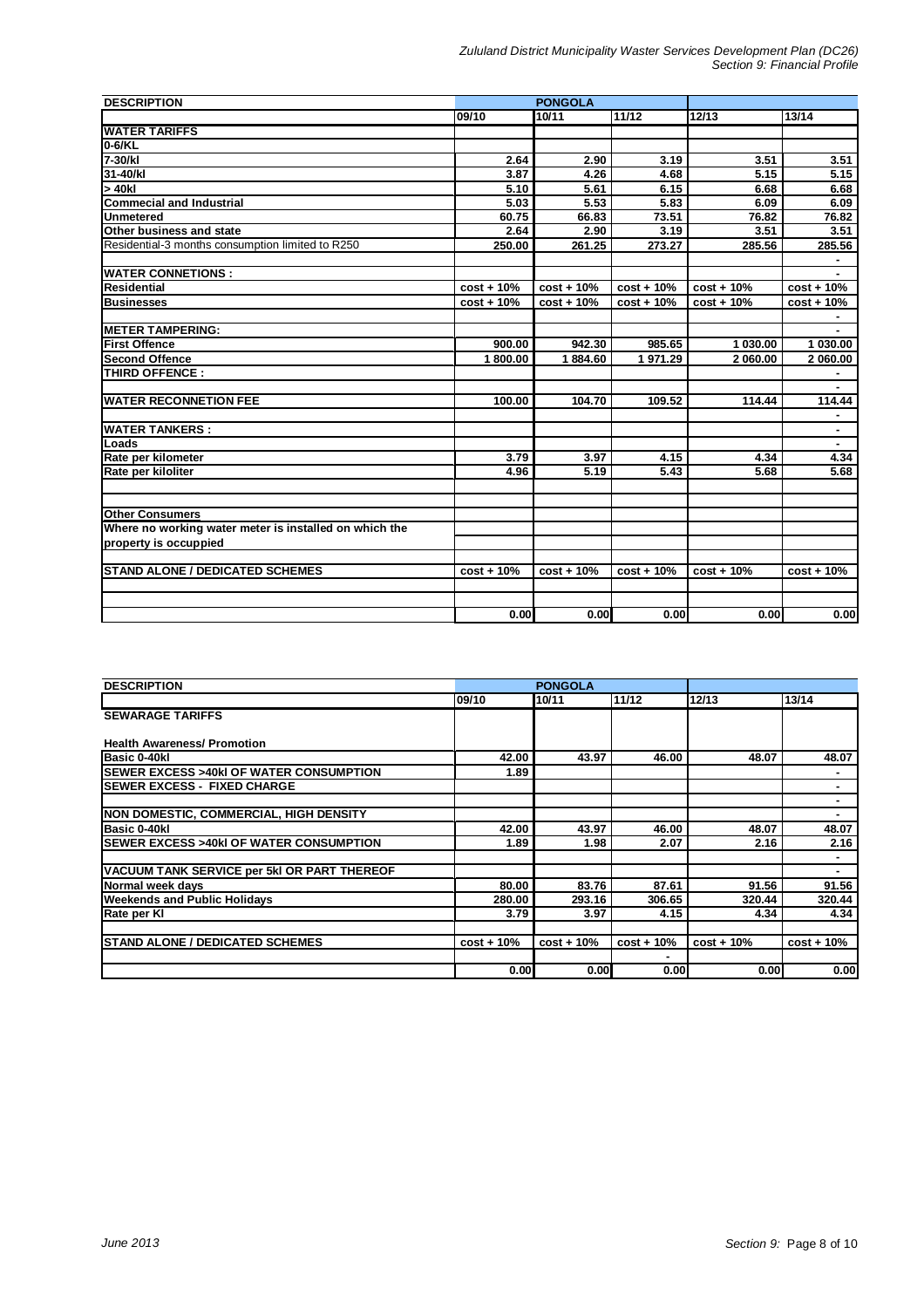| <b>DESCRIPTION</b>                                     |              | <b>EDUMBE</b> |              |              |              |
|--------------------------------------------------------|--------------|---------------|--------------|--------------|--------------|
|                                                        | 09/10        | 10/11         | 11/12        | 12/13        | 13/14        |
| <b>WATER TARIFFS</b>                                   |              |               |              |              |              |
| 0-6/KL                                                 |              |               |              |              |              |
| 7-30/kl                                                | 4.40         | 4.40          | 4.40         | 4.40         | 4.40         |
| 31-40/kl                                               | 4.60         | 5.30          | 5.30         | 5.39         | 5.39         |
| > 40kl                                                 | 4.80         | 5.28          | 5.81         | 6.39         | 6.39         |
| <b>Commecial and Industrial</b>                        | 4.40         | 4.84          | 5.32         | 6.09         | 6.09         |
| <b>Unmetered</b>                                       |              |               |              |              |              |
| Other business and state                               | 4.40         | 4.61          | 4.82         | 5.04         | 5.04         |
| Residential-3 months consumption limited to R250       | 250.00       | 261.75        | 273.79       | 286.11       | 286.11       |
|                                                        |              |               |              |              |              |
| <b>WATER CONNETIONS:</b>                               |              |               |              |              |              |
| <b>Residential</b>                                     | $cost + 10%$ | $cost + 10%$  | $cost + 10%$ | $cost + 10%$ | $cost + 10%$ |
| <b>Businesses</b>                                      | $cost + 10%$ | $cost + 10%$  | $cost + 10%$ | $cost + 10%$ | $cost + 10%$ |
|                                                        |              |               |              |              |              |
| <b>IMETER TAMPERING:</b>                               |              |               |              |              |              |
| <b>First Offence</b>                                   | 900.00       | 942.30        | 985.65       | 1 030.00     | 1 030.00     |
| <b>Second Offence</b>                                  | 1800.00      | 1884.60       | 1 971.29     | 2 060.00     | 2 060.00     |
| THIRD OFFENCE:                                         |              |               |              |              |              |
|                                                        |              |               |              |              |              |
| <b>WATER RECONNETION FEE</b>                           | 100.00       | 104.70        | 109.52       | 114.44       | 114.44       |
|                                                        |              |               |              |              | ٠            |
| <b>WATER TANKERS:</b>                                  |              |               |              |              | ٠            |
| Loads                                                  |              |               |              |              |              |
| Rate per kilometer                                     | 3.79         | 4.17          | 4.36         | 4.56         | 4.56         |
| Rate per kiloliter                                     | 4.96         | 5.18          | 5.42         | 5.66         | 5.66         |
|                                                        |              |               |              |              |              |
| <b>Other Consumers</b>                                 |              |               |              |              |              |
| Where no working water meter is installed on which the |              |               |              |              |              |
| property is occuppied                                  |              |               |              |              |              |
| <b>STAND ALONE / DEDICATED SCHEMES</b>                 | $cost + 10%$ | $cost + 10%$  | $cost + 10%$ | $cost + 10%$ | $cost + 10%$ |
|                                                        |              |               |              |              |              |
|                                                        |              |               |              |              |              |
|                                                        | 0.00         | 0.00          | 0.00         | 0.00         | 0.00         |

| <b>DESCRIPTION</b>                                 | <b>EDUMBE</b> |              |              |              |              |
|----------------------------------------------------|---------------|--------------|--------------|--------------|--------------|
|                                                    | 09/10         | 10/11        | 11/12        | 12/13        | 13/14        |
| <b>SEWARAGE TARIFFS</b>                            |               |              |              |              |              |
|                                                    |               |              |              |              |              |
| <b>DOMESTIC</b>                                    |               |              |              |              |              |
| Basic 0-40kl                                       | 42.00         | 43.97        | 46.00        | 48.07        | 48.07        |
| <b>ISEWER EXCESS &gt;40kI OF WATER CONSUMPTION</b> | 1.89          |              |              |              |              |
| <b>ISEWER EXCESS - FIXED CHARGE</b>                |               |              |              |              | ۰            |
|                                                    |               |              |              |              |              |
| <b>INON DOMESTIC, COMMERCIAL, HIGH DENSITY</b>     |               |              |              |              |              |
| Basic 0-40kl                                       |               |              |              |              |              |
| <b>ISEWER EXCESS &gt;40kI OF WATER CONSUMPTION</b> | 42.00         | 43.97        | 46.00        | 48.07        | 48.07        |
|                                                    | 1.89          | 1.98         | 2.07         | 2.16         | 2.16         |
| VACUUM TANK SERVICE per 5kl OR PART THEREOF        |               |              |              |              | ۰            |
| Indegenous Games                                   | 80.00         | 83.76        | 87.61        | 91.56        | 91.56        |
| <b>IGender Conference</b>                          | 280.00        | 293.16       | 306.65       | 320.44       | 320.44       |
| Rate per KI                                        | 3.79          | 3.97         | 4.15         | 4.34         | 4.34         |
| <b>Youth Day Celebration</b>                       |               |              |              |              |              |
| <b>Widows, Orphans &amp; Disability Day</b>        | $cost + 10%$  | $cost + 10%$ | $cost + 10%$ | $cost + 10%$ | $cost + 10%$ |
|                                                    |               |              |              |              |              |
|                                                    | 0.00          | 0.00         | 0.00         | 0.00         | 0.00         |